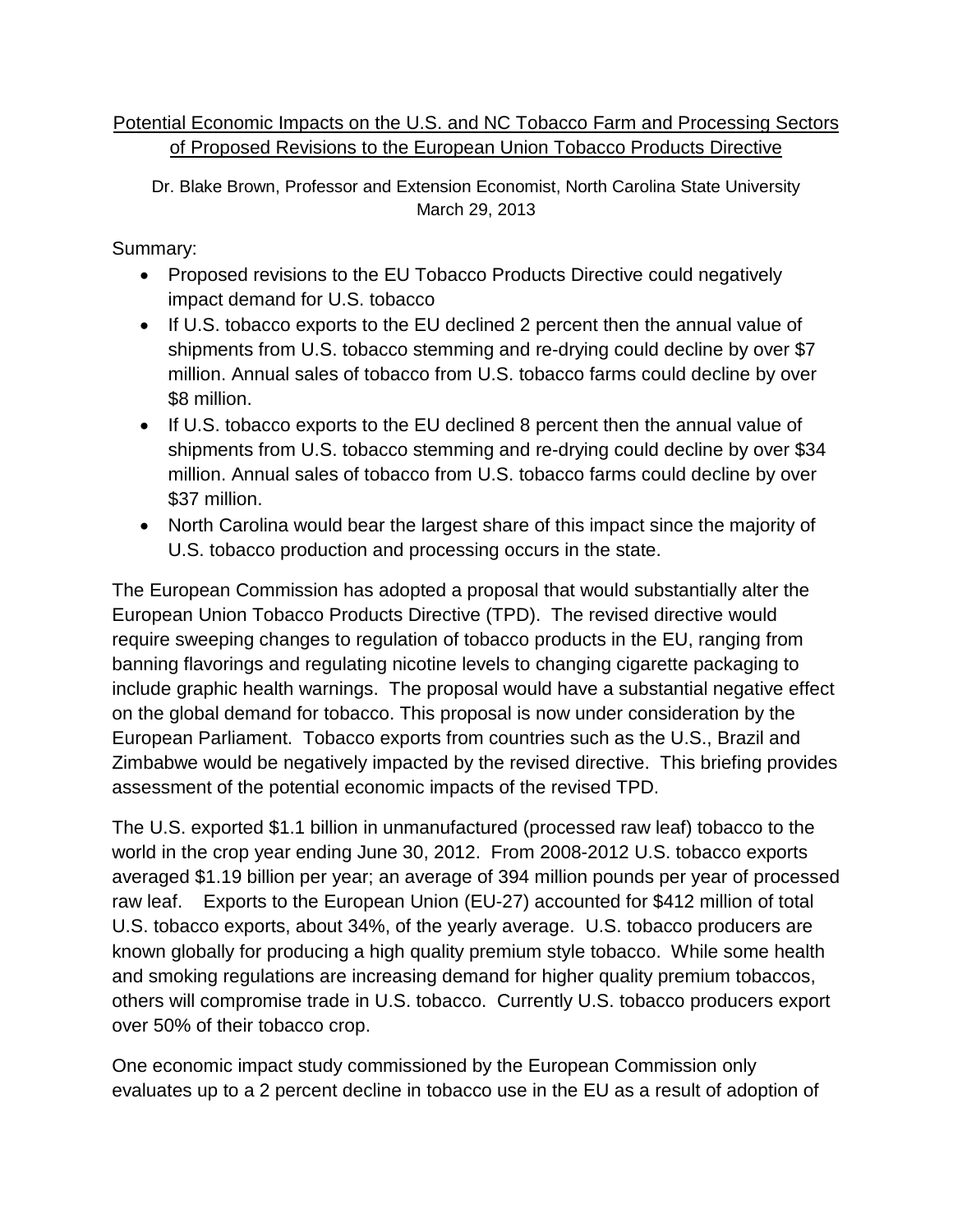the proposed revisions to the TPD. This conservative estimate is short run in nature. Little or no research exists on the potential combined effects of such broad increases in regulation of tobacco products. Other commissioned studies consider scenarios where the combined effects of broad regulatory changes decrease smoking prevalence by 25 percent in the longer run. This briefing provides a summary of the potential impacts on the U.S. tobacco farm and tobacco processing sectors of a revised EU TPD if the regulations resulted in declines in U.S. exports to the EU of 2, 5, and 8 percent. While the lack of precedence and research makes accurate projections at best difficult, scenarios of reductions in exports of 2, 5, and 8 percent seem conservative and reasonable.

Table 1 gives the value and quantity of processed raw tobacco exported from the U.S. to the European Union 2008 – 2012. Tables  $2 - 5$  give the potential economic impacts on the U.S. and N.C. tobacco processing and tobacco farming sectors. The impacts on the tobacco stemming and re-drying sector are derived from data from the Annual Survey of Manufacturers (U.S. Census Bureau). The impacts on the tobacco farming sector are derived using IMPLAN, an economic modeling program.

Under the most conservative scenario where exports to the EU fall by 2 percent, annual output from U.S. processors is expected to decline by \$7.35 million with a loss of 12 jobs and \$373,000 in employment income. If exports decline by 8 percent, then processor output declines by \$34.3 million with a loss of 57 jobs. Most of this decline would be in North Carolina where about 65 percent of the output of tobacco stemming and re-drying occurs. A 2 percent reduction in exports would be expected to decrease the annual value shipments from North Carolina processors by about \$4.8 million and an 8 percent reduction would decrease the value of shipments by about \$22.2 million.

Annual sales by U.S. tobacco farms would be expected to decline by about \$8.1 million if exports to the EU declined by 2 percent and about \$37.6 million if exports declined by 8 percent. Tobacco farming is labor intensive. IMPLAN analyses indicate the number of jobs (including seasonal and part-time) lost could range from 168 for a 2 percent reduction in exports to the EU to 787 for an 8 percent reduction.

Since North Carolina produces about 50 percent of U.S. tobacco, the North Carolina economy bears the largest economic impacts of a reduction in exports. Annual output from North Carolina tobacco farms could decline by \$4.1 million for a 2 percent export reduction and \$16.5 million for an 8 percent reduction in exports to the EU-27. Since flue-cured tobacco grown in North Carolina is less labor intensive than other tobacco types, job losses range from 42 for a 2 percent reduction to 168 for an 8 percent reduction. However, jobs in North Carolina flue-cured are higher earning than jobs in other tobacco types so the change in tobacco farm employment income for the state accounts for over one-half of the U.S. change in tobacco farm labor income.